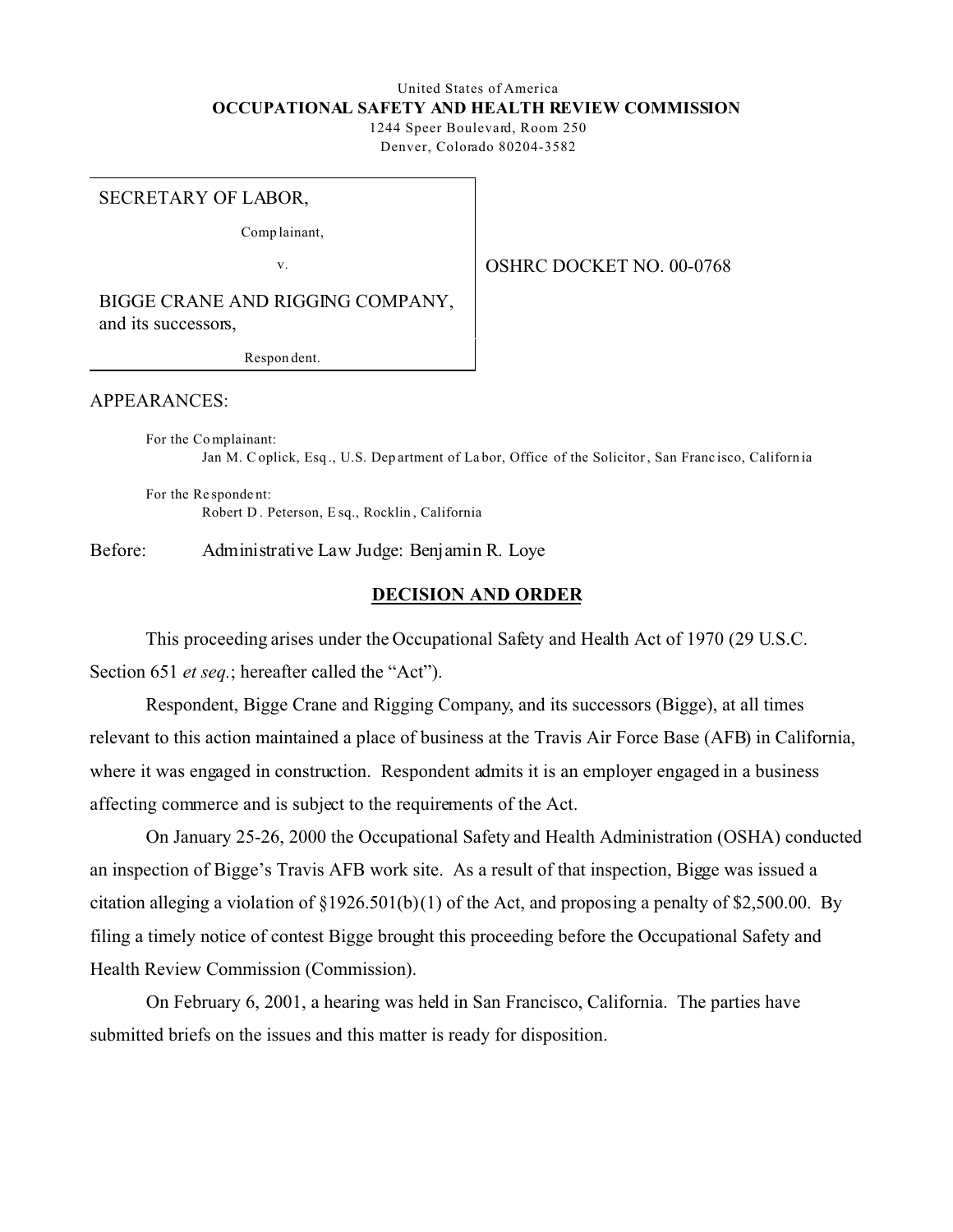## **Alleged Violations**

Serious citation 1, item 1 alleges:

29 CFR 1926.501(b)(1): Each employee on a walking/working surface (horizontal and vertical), with an unprotected side or edge 6 feet (1.8m) or more above a lower level was not protected from falling by the use of guardrail systems, safety net systems, or personal fall arrest systems:

(a) An employee of Bigge Crane & Rigging was observed working on the unprotected edge on a 25 foot Commissary roof without fall protection, which exposed the employee to death or other permanent serious injury or disability.

## *Facts*

CO Kenneatha Clark testified that, on January 25, 2000, she conducted a program planned inspection at Travis AFB (Tr. 23). CO Clark was accompanied by Susan Clabby, a safety specialist for Travis AFB, who acted as her escort (Tr. 24). As CO Clark and Ms. Clabby approached the commissary, they observed a crane, which was being used to hoist slabs of concrete wall out of the commissary and onto a grassy area outside (Tr. 29, 132; Exh. C-8). Clark testified that from her position, approximately 120-150 feet away, she could clearly see a man standing on the edge of the commissary roof (Tr. 30, 35, 43, 93). As she watched, the man put his foot up on the parapet at the edge of the roof (Tr. 36, 39; Exh. C-4, 002). Clark could not make out the man's facial features, nor is he identifiable from the pictures Clark took at the time of the incident (Tr. 35, 38; Exh. C-4, 001 and 002). However, CO Clark stated that the man was tall, with long dark hair, and that he appeared to be holding a radio (Tr. 36). When Clark observed the hazard, a slab was being lifted out from the center of the roof (Tr. 151-52). Clark's testimony was corroborated in all material respects by that of Susan Clabby (Tr. 178, 182-86).

CO Clark testified that she then proceeded to the job trailer near the commissary. The man continued to stand on the edge of the roof with his foot on the parapet until she came to within approximately 70 feet of the commissary, at which point she could no longer see him over the lip of the building (Tr. 47, 94). At the job trailer she spoke with Doug Smith, a project superintendent with Intertex, the general contractor on site (Tr. 48). Based on Clark's description, Smith identified the man on the roof as Mark Pease, a foreman/rigger for one of the subcontractors, Bigge Crane (Tr. 57, 71, 132). Clark did not speak to Pease on the  $25<sup>th</sup>$ , however, as all of Bigge's employees left the site before Clark could meet with them (Tr. 59-61).

On January 26, 2000, Clark met with Doug Smith and James Coenen, representatives from Intertex and Bigge, respectively (Tr. 63-64, 69). The representatives took Clark to meet with Mark

2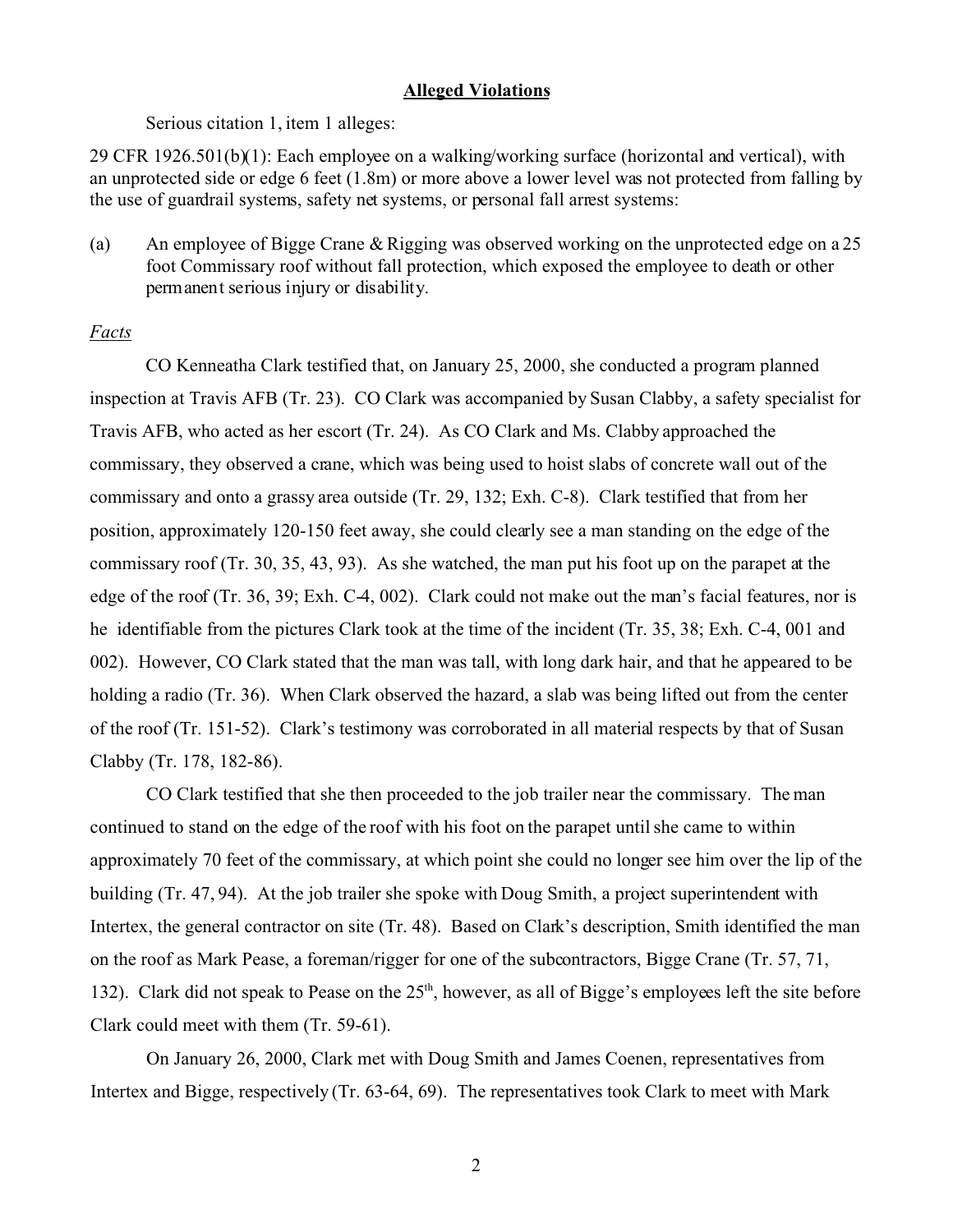Pease, whom she then interviewed in private (Tr. 71-72). Clark testified that she asked Pease if he was the man she had seen on the roof the day before (Tr. 72). Clark stated that Pease clearly indicated he was the man she saw on the roof the previous day. Pease told Clark that he had watched her come on to the site while monitoring the lift (Tr. 72, 74, 166). Pease admitted that he was not using any fall protection on the roof (Tr. 75). Pease told Clark that he needed to be able to move around to do his job, and argued that no fall protection was required (Tr. 74-77). Clark testified that Pease's appearance was consistent with her observations of the previous day, and that she had no doubt he was the man she saw on the roof (Tr. 71, 166).

Mark Pease testified that as foreman/rigger, his job at the Travis AFB site was to ensure that the interior walls being demolished were conveyed safely from the interior of the commissary to the landing area (Tr. 216, 220). Pease stated that his job is to make sure the load is secured properly inside the building, and to observe the load until it clears the building, and the oiler on the ground can see it (Tr. 217, 222). Once the oiler has the load in sight, Pease testified, he relocates so that he can land it (Tr. 217-18, 221). Pease's job requires him to be in radio contact with the crane operator who is performing the lifts (Tr. 217-18).

Pease testified, however, that although he had been on the commissary roof without fall protection during the remodeling project, he was never within six feet of the edge of the roof on January  $25<sup>th</sup>$  (Tr. 212-14). At the hearing Pease denied seeing Clark and Clabby come onto the site from the roof. Pease stated that he only saw Clark and Clabby coming up the ramp into the commissary as he left the site for the day after finishing his last hoist (Tr. 214-15).

Pease stated that when he arrived on the work site on the  $26<sup>th</sup>$ , Bud Foster, a foreman from Accurate, told him that OSHA had a picture of someone sitting on the roof (Tr. 225-26). According to Pease, he told Foster that it was not him (Tr. 225). Pease testified that when Clark interviewed him later that day, he admitted being on the roof during the entire job (Tr. 236). According to Pease, however, it never occurred to him to deny being near the edge of the roof, because he did not realize that Clark thought *he* was the man OSHA had photographed (Tr. 237, 240-42). According to Pease, he did not even know that Clark believed a Bigge employee was involved in the misconduct she was discussing with him. Pease stated that he believed Clark could have been referring to anybody (Tr. 237-38). Pease's testimony at the hearing contradicted his deposition testimony. During his deposition Pease admitted that he *did* know Clark was alleging that a Bigge employee had been on the edge of the roof (Tr. 237-38).

3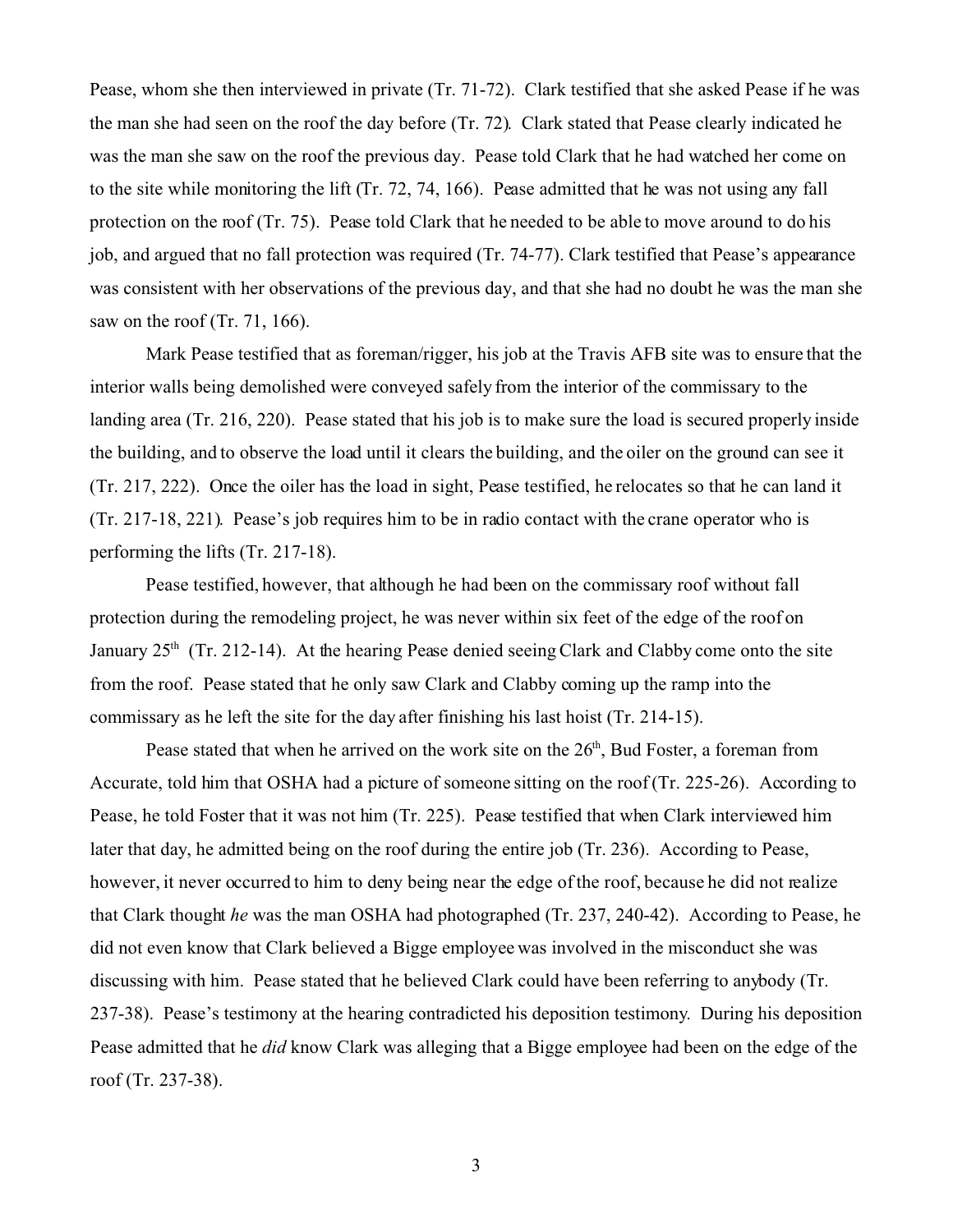### *Discussion*

The cited standard states:

*Unprotected sides and edges.* Each employee on a walking/working surface (horizontal and vertical surface) with an unprotected side or edge which is 6 feet (1.8 m) or more above a lower level shall be protected from falling by the use of guardrail systems, safety net systems, or personal fall arrest systems.

As a threshold issue, Bigge argues that Complainant failed to prove the cited standard's applicability. Bigge maintains that Complainant did not prove the edge of the commissary roof was an "unprotected side or edge."

**Subpart M** §1926.500(b) defines *Unprotected sides and edges* as "any side or edge. . . of a walking/working surface, e.g. floor, roof, ramp or runway where there is no wall or guardrail system at least 39 inches (1.0 m) high." It is undisputed that there was a parapet around the edge of the commissary roof, and that CO Clark did not measure the height of the wall. It is clear, however, from CO Clark's testimony, and from Exh. C-4, 002, that the top of the parapet was low enough for a man to comfortably rest his foot on it. Though CO Clark's photographs are blurry, they are clear enough for this judge to find, by a preponderance of the evidence, that the parapet wall was approximately knee height, considerably less than the 39 inches required for fall protection. The cited standard is applicable.

As both Complainant and Bigge note in their briefs, the only other issue in dispute is the identity of the individual on the commissary roof. The testimony of CO Clark and Mr. Pease are in direct conflict, and cannot be reconciled. In order to resolve this matter, therefore, this judge must determine which of the two versions of events is more credible.

For the reasons stated below, this judge credits the testimony of CO Clark.

1) Both CO Clark and Ms. Clabby testified that the crane was in operation as they approached the commissary. Clark specifically stated that the slab was being lifted from the center of the commissary roof when she observed the hazard. According to Mr. Pease's own description of his job, he would have been on the roof, watching the crane as it lifted its load from inside the commissary, communicating with the crane operator by walkie-talkie. This conforms to Clark and Clabby's description of what they saw.

2) Clark and Clabby provided identical, albeit general, descriptions of the individual they saw on the commissary roof. That description fits Mr. Pease. Intertex's superintendent was able to identify Pease from the CO's description of the exposed employee and her account of his actions.

4